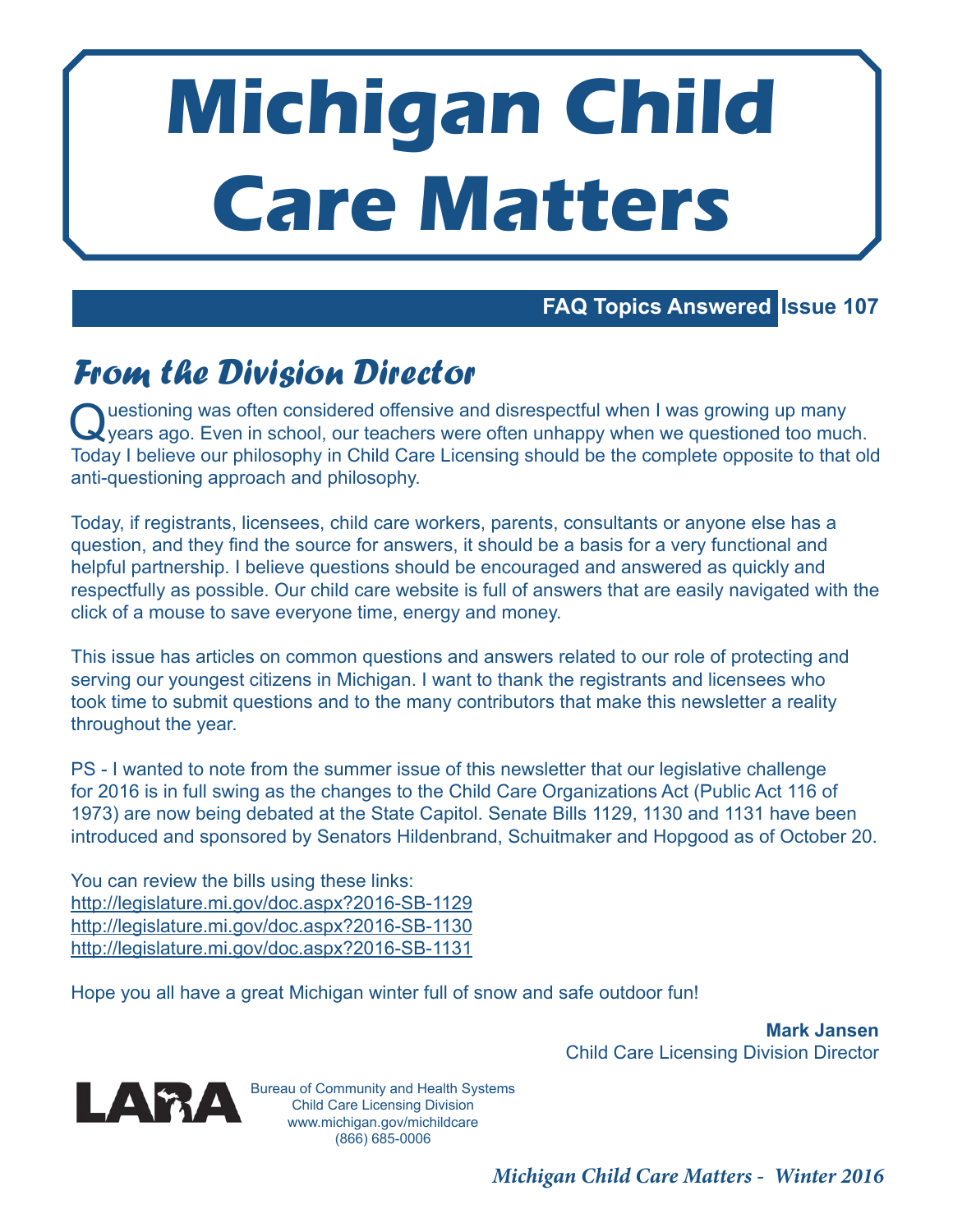# **Table of Contents**

- **22** Training and Qualification **Questions**
- **4** Background Checks and What You Need to Know
- **6** Ratio and Group Size for Child Centers
- 8 Playground **Safety Inspections**
- 10 Safe Sleep, Napping and Supervision - Requirements for **Infants**
- **11** Fire Prevention in Child Care Homes and **Centers**
- 12 Miscellaneous Q & A

14 Changes to a License/ Registration that Do Not Require a New Registration/ License

17 CPSC Recalls

## Training and Qualification Questions

Catherine Edgar, Licensing Consultant Genesee County **A**



**Q. What is my consultant looking for regarding my annual training hours?**



A. During your renewal inspection, your licensing consultant will be reviewing training hours for the previous two years for centers and group homes and previous three

years for family homes. For example, if you are a group home and your license expires in March of 2017, your licensing consultant will be looking at training hours for 2015 and 2016. Training hours for 2017 will not be reviewed until the next licensing renewal.

Your licensing consultant will not be reviewing training hours for caregivers employed for less than one year. It is important to have documentation of any training hours on-site and available at the time of the on-site inspection. Most in-person and online trainings will provide caregivers with a certificate indicating the date of the training, training topic, trainer, and number of hours of the actual training. Other acceptable training documentation would be program booklets with name badge and receipt from any conferences attended.

If a caregiver is enrolled in early childhood or child development classes through an accredited college, copies of the transcript should be kept on file at the home or center as these hours can count toward annual training hours. One semester hour of an early childhood or child development class can count for 15 hours of training.

Acceptable training topics include those relevant to job responsibilities, including, but not limited to:

- Child development and learning.
- Health, safety and nutrition.
- Family and community collaboration.
- Program management.
- Teaching and learning.
- Observation, documentation and assessment.
- Interactions and guidance.
- Professionalism.
- The child care administrative rules.
- Caring for children with special needs.
- Managing children's behaviors.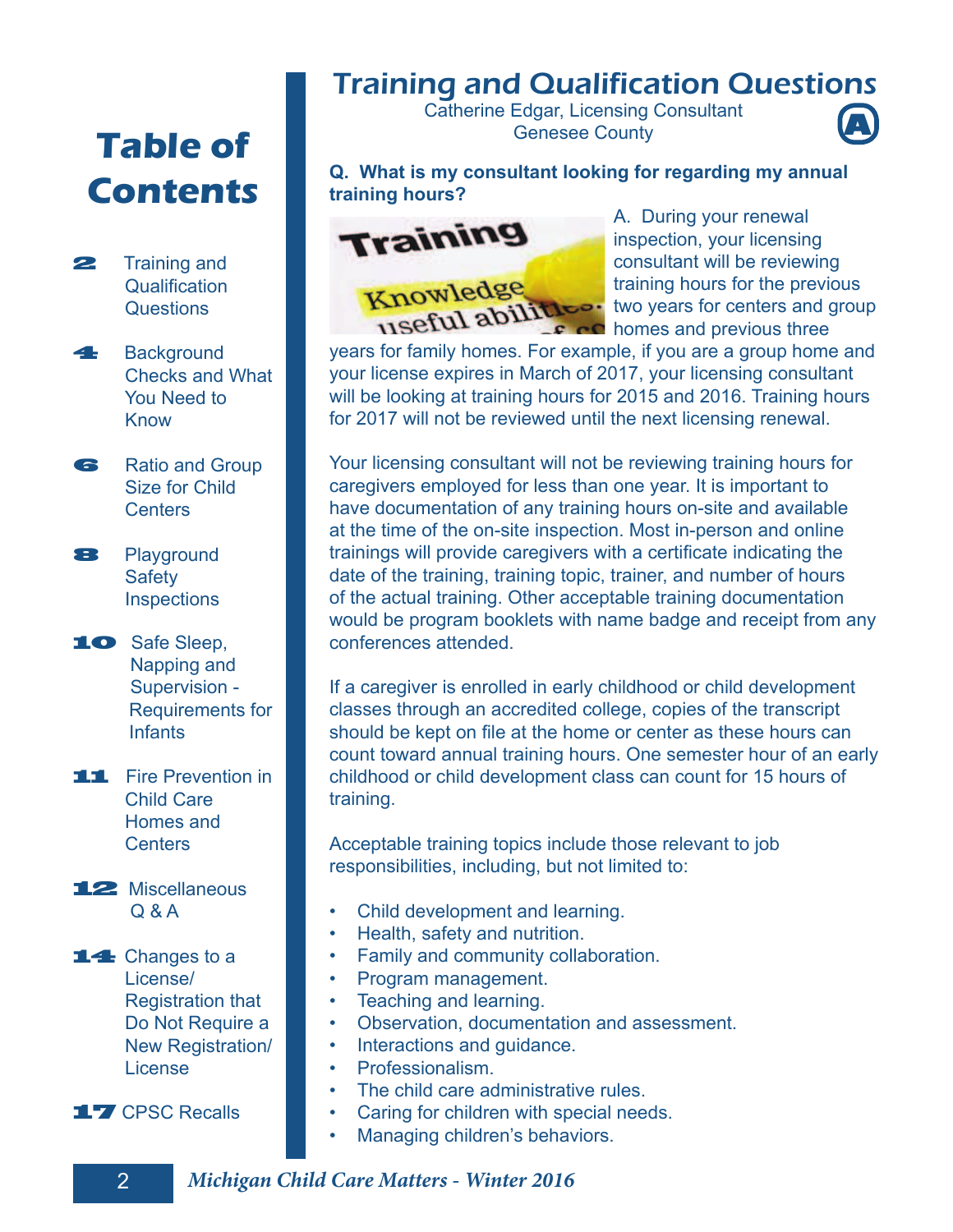#### **Q. Can all of my trainings come from online sources?**

A. Yes, as long as there is an assessment of learning for the online training. This is usually in the form of a post-test given after the training in which you receive a score or a notification of pass or fail. Simply watching an online video would not count towards training hours as there is no feedback component. Regardless of whether a training is online or in person, a caregiver must be able to provide verification of the training. It is recommended that caregivers receive training from a wide variety of sources.

The exception to online trainings being accepted is for CPR and first aid certification. While first aid and CPR training may be completed online, an in-person skills test must be completed for the training to be valid. All CPR and First aid must be from an organization approved by the department. A current list of approved organizations can be found at www.michigan.gov/michildcare-training.

#### **Q. What are the training requirements for before and after-school care assistants?**

A. Because before and after-school programs fall under the guidelines of licensed child care, caregivers working in these programs are still required to complete 16 hours of annual training. This is regardless of the number of hours worked in the before and after-school program. Up to 2 hours of this yearly training requirement may be fulfilled with CPR and first aid training. Bloodborne pathogen training, which many school districts require yearly, can also be used towards the required 16 hours of annual training.

#### **Q. How can I find qualified employees?**

A. Both child care centers and home providers struggle with this. One way to find qualified caregivers is to contact your local college. Many early childhood majors are looking for part time work in their field of study. Another possible resource is your county's vocational tech center. These are programs for a high school student to learn a skilled trade and many of these vocational tech centers have a program in early childhood education. Just make sure that if your employee is from this type of program, the person is 18 years of age (or 17 years if he/she has completed a 1 year program) in order to qualify as a caregiver at a child care center. An assistant in a child care home can be ages 14 through 17 years as long as he/she is under the direct supervision of an adult caregiver.

Agreeing to sponsor a caregiver who participates in the T.E.A.C.H. program is another way to attract qualified caregivers. The T.E.A.C.H. program helps both child care center and home caregivers meet their professional development and education goals while employed in the child care field. More information can be obtained at www.miaeyc.org or by calling (866) 648-3224.  $\div$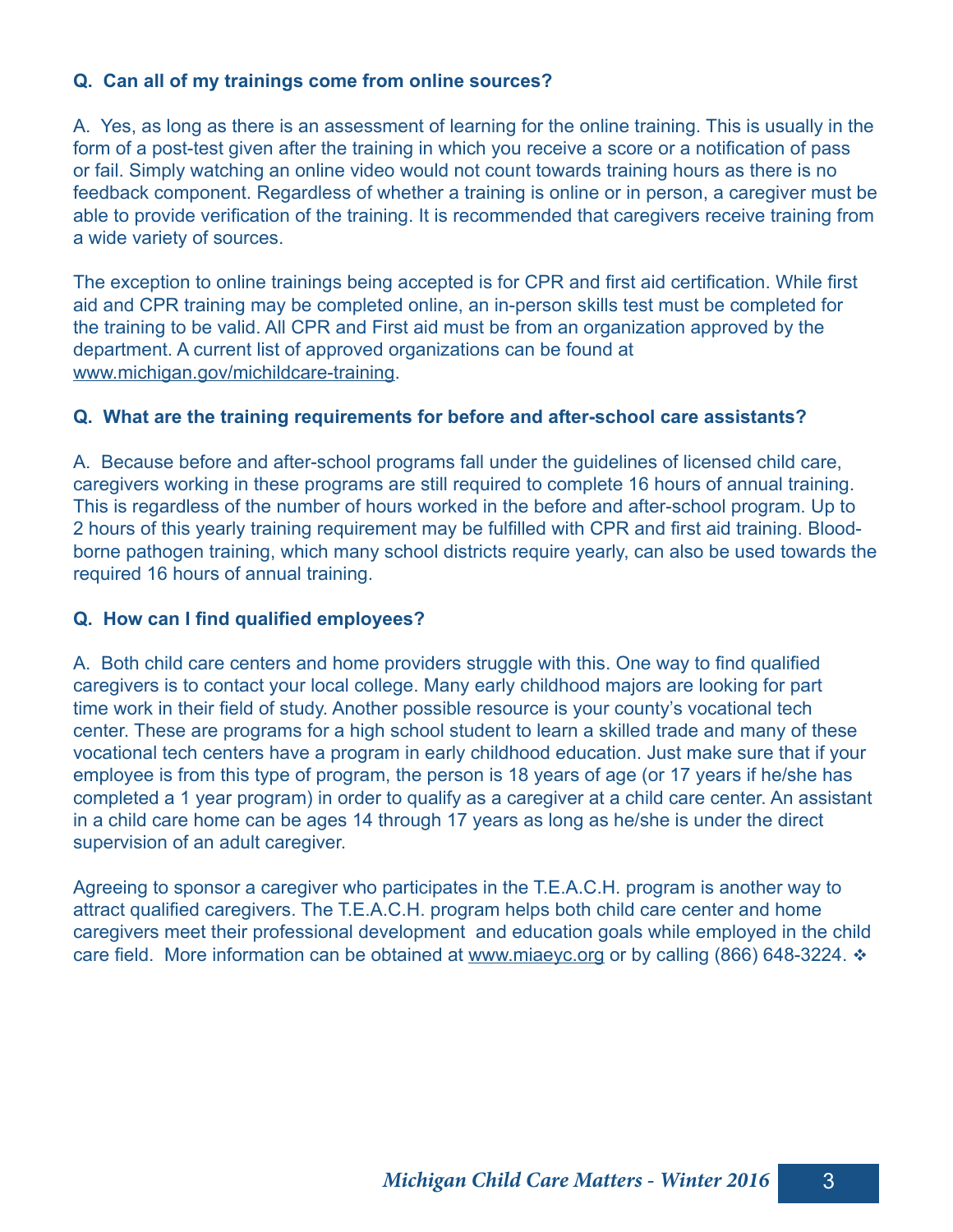## Background Checks and What You Need to Know

Cheryl Gandhi, Child Care Program Analyst Ingham County **A**

Whether you are a seasoned licensee<br>or relatively new to child care, when it comes to background checks providers have questions. We all want to make sure that the children in our care are safe, and that our parents can rest assured knowing that measures are in place to protect our little ones. Below is a list of commonly asked questions to help you better understand what the department requires of its registrants and licensees and why.

#### **Q. I am thinking about applying for a child**  care license, can I be fingerprinted to get **the process started?**

A. No. Federal and state law requires the department to have an application on file for the applicant prior to an individual related to that application is fingerprinted. Individuals who are fingerprinted prior to filing an application may have his/her fingerprint results destroyed, causing his/her to have to be fingerprinted again at their own expense.

#### **Q. Who needs to be fingerprinted?**

A. Current statute only authorizes fingerprinting for the applicant, registrant, licensee, licensee designee and program director. Therefore, if an adult household member or child care staff member is fingerprinted, the results are destroyed by the department. Because the department is not authorized to fingerprint these individuals, there can be penalties for allowing these individuals to go through the fingerprinting process.

#### **Q. If adult household members and child**  care staff members are not fingerprinted, **what type of background check do they receive?**

Licensing Record Clearance Check (BCAL-1326-CC) only. The BCAL-1326-CC must be returned to licensing for processing. The department will run a criminal background check using the Michigan State Police Internet Criminal History Access Tool (ICHAT), a Central Registry Clearance (child abuse and neglect registry) with the Department of Health and Human Services (DHHS), and Secretary of State clearance on all adult household members. Finally, a search of the Michigan Sex Offender Registry is conducted on the address of every licensed child care home.

The child care registrant/licensee is required to run the background checks on all child care staff members (excluding the program director for centers). The registrant/licensee is responsible for running an ICHAT at www.michigan.gov/ichat. The child care staff member must provide documentation from DHHS that he/she is not listed on the child abuse and neglect registry as a perpetrator of child abuse and neglect. In addition, for any staff member hired at a child care center, the center must request a criminal history check equivalent to Michigan's ICHAT and a child abuse and neglect clearance equivalent to the DHHS central registry clearance for each state an individual has resided in as an adult in the 10 years immediately preceding the date of hire. Criminal history checks and abuse and neglect registry clearances can be obtained from other states as outlined in the chart at www.michigan.gov/michildcare > Online Services > How to Obtain Out-of-State Criminal History and Central Registry Clearances.

#### **Q. What if the applicant, licensee, licensee designee, program director or adult household member has a criminal record?**

A. If there is an arrest but the charges have been dismissed, the individual is eligible

A. Adult household members complete a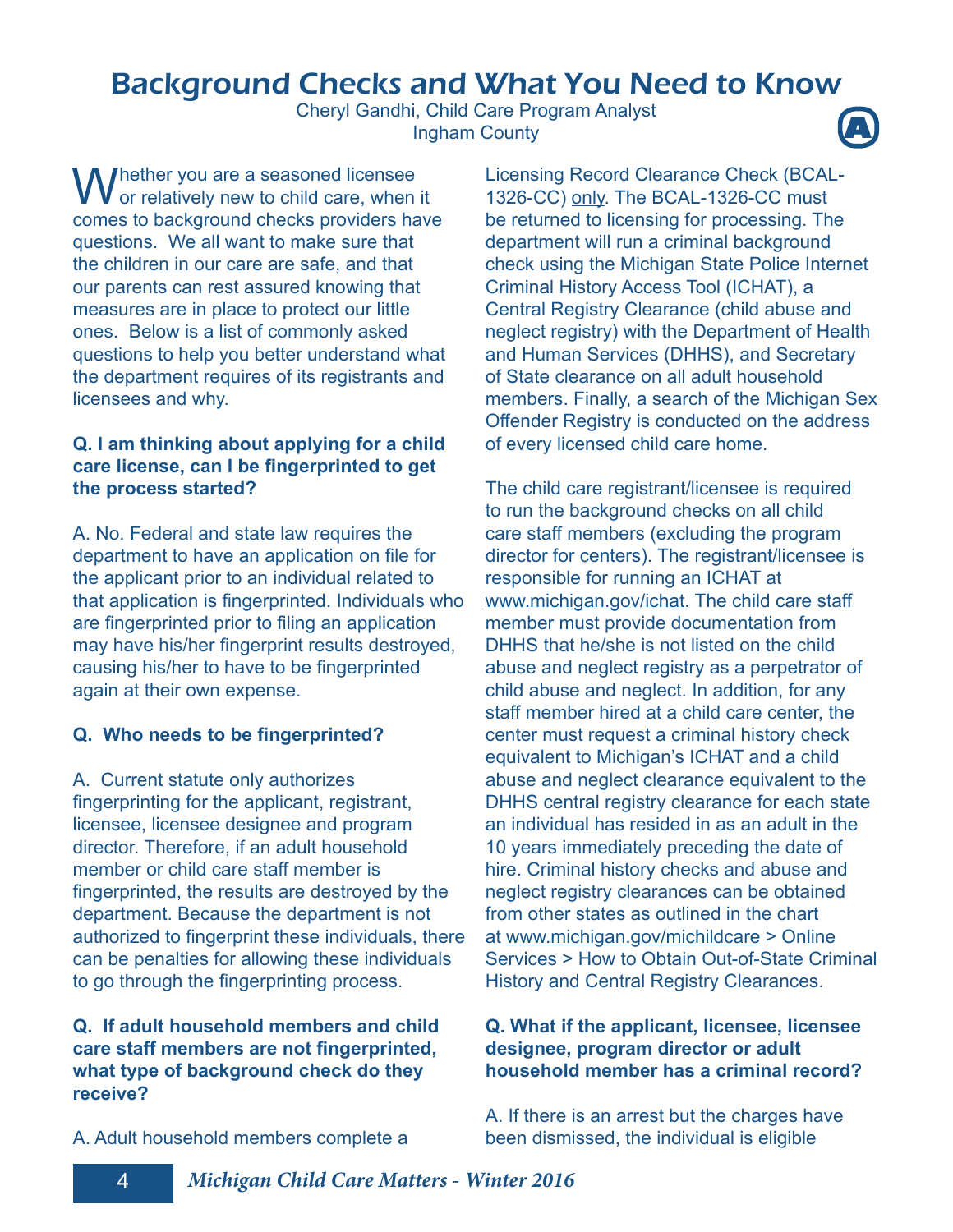to reside in a child care home or to be the registrant, licensee, licensee designee, or program director. If the individual has pending charges for a serious offense, the department may open a special investigation to determine the individual's compliance with "suitability" rules. If the individual has a conviction for a traffic offense or other common misdemeanors, the individual is most often found eligible. If the individual has a conviction for a crime that falls under the Good Moral Character statue (such as assault, domestic violence, fraud, or felony drug conviction), he/she must undergo an administrative review process by the department before he/she can be found eligible to reside in a child care home or to be the registrant, licensee, licensee designee, or program director.

An individual with a conviction for a crime that falls under the Good Moral Character statute is presumed lacking good moral character. It is up to the individual to provide evidence of rehabilitation and documentation to the department for the administrative review. If an individual is found ineligible or disapproved, he/ she cannot reside in the child care home or be the registrant, licensee, licensee designee, or program director. Disciplinary action may be taken against the registrant/licensee in these circumstances.

#### **Q. Are there any crimes that are prohibited?**

A: Currently an individual is prohibited from being present in a child care facility if he/she has a conviction for any of the following:

- Child abuse under section 136b of the Michigan Penal Code, 1931 PA328, MCL 750.136b.
- Child neglect under section 145 of the Michigan Penal Code, 1931 PA 328, MCL 750.145.
- A felony involving harm or threated harm within the preceding 10 years.
- A listed offense defined by the Sex Offenders Registration Act (1994 PA 295).

Additionally, if an individual has been identified as a perpetrator of child abuse or neglect and is listed on Central Registry with DHHS, he/she cannot be present in a child care facility.

#### **Q. What if a member of my household has been arrested?**

A. Immediately report the arrest or conviction to your licensing consultant.

The licensing rules for family and group child care homes requires the caregiver of a family or group home to report to the department, within 7 working days, when any new or existing member of the household has any arrests or convictions. Additionally, there are laws in place that require the registrant/licensee to report an arraignment within 3 business days for certain offenses. MCL 722.115f(7) lists all arraignments that must be reported in 3 business days.

Arrests and convictions must always be reported to the department. The department may need to open a Special Investigation to assess compliance with the licensing rules. However, this is not always the situation. Failing to report the arrest or conviction is a violation of licensing rules and sometimes statute. The department may request that you keep your licensing consultant informed as the court proceedings progress.

#### **Q. What's coming in the future in regards to background checks?**

A. The federal Child Care and Development Fund (CCDF) Block Grant was reauthorized and it requires states receiving federal CCDF funds to implement certain changes. To come into compliance with these requirements, child care licensing programs around the country have to pass new state laws that will greatly impact child care licensing requirements.

#### Continued on page 7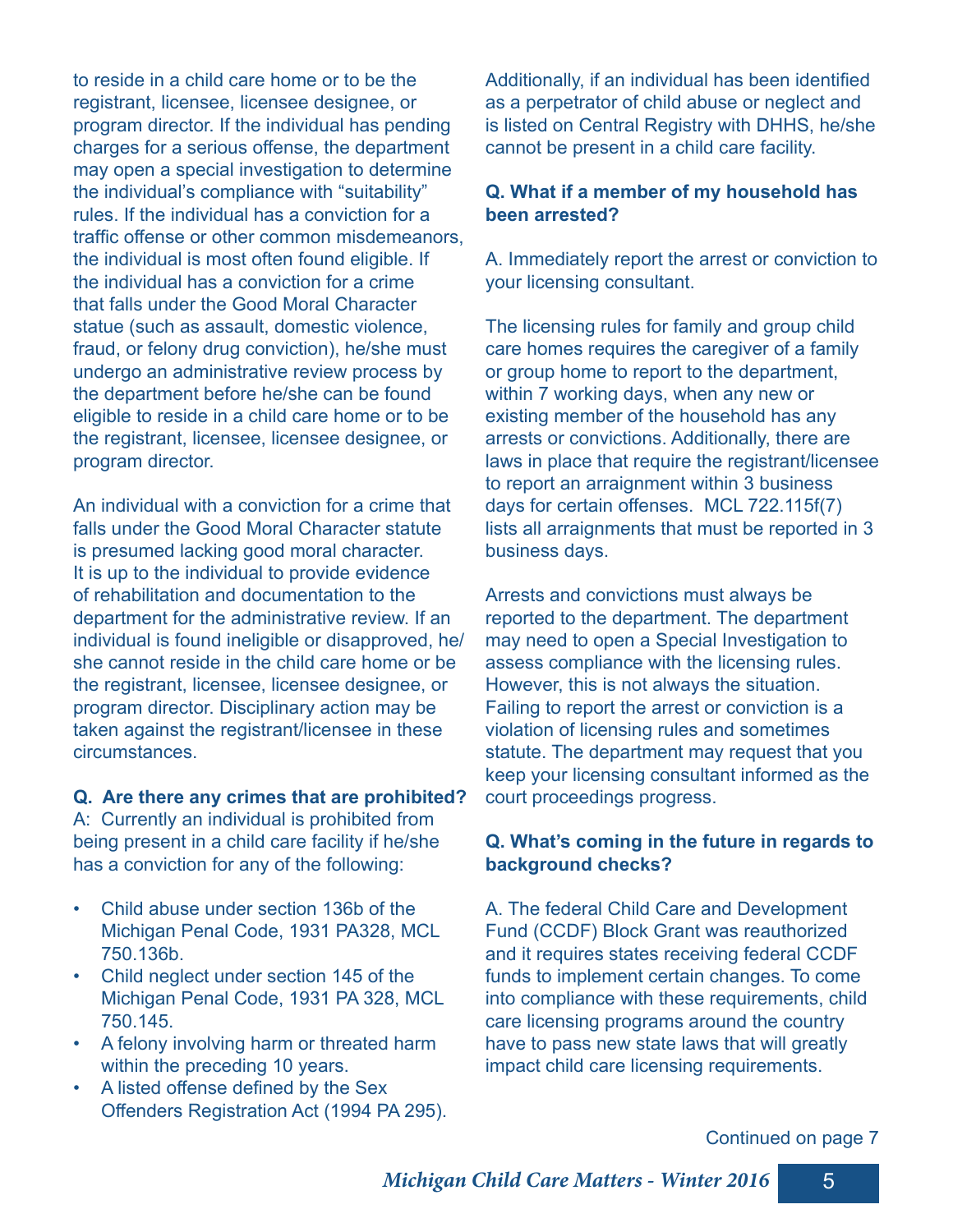## Ratio and Group Size for Child Care Centers

Pamela Walker, Licensing Consultant **Grand Traverse County** 



Child care centers must follow specific requirements regarding ratio and/or group size band on the ages of children served. Ratio and group size requirements may be key factors I hild care centers must follow specific requirements regarding ratio and/or group size based in determining maximum capacity for each room or well-defined space based on individual situations. For example, if a room is licensed for 21 children, but the group size is only 16, why not just license the room for 16 children? The following chart provides relevant ratio and maximum group size requirements:

| Age                                         | Caregiver-to-Child<br><b>Ratio</b> | <b>Maximum</b><br><b>Group Size</b> |
|---------------------------------------------|------------------------------------|-------------------------------------|
| Infants and toddlers, Birth until 30 months | 1 to 4                             | 12                                  |
| Preschoolers, 30 months until 3 years       | 1 to 8                             | 16                                  |
| Preschoolers, 3 years until 4 years         | 1 to 10                            | <b>Not Applicable</b>               |
| Preschoolers, 4 years until school-age      | 1 to 12                            | <b>Not Applicable</b>               |
| School-agers                                | 1 to 18                            | <b>Not Applicable</b>               |

**Note:** If there are children of mixed ages in the same room or well-defined space, then the ratio and group size shall be determined by the age of the youngest child, unless each group of children is clearly separated and the appropriate caregiver-to-child ratios and group sizes, if applicable, for each age group are maintained.

Licensing the room for 16 children may fit the center's current situation and meet the group size requirement, but the center does not have to limit the room to 16 children to meet the group size requirement of 16. For instance, three groups of 7 children, or other combinations, each in a "well-defined space" that do not exceed the group size, ratio, or the licensed capacity will meet the intent of the rule and still allow the center to care for 21 children in that room. **Note:** Lead caregivers are required for groups of children who are preschool age and younger.

"Well-defined space" means space designed and used exclusively for a specific group of children. Permanent walls and dividers are not required to create a well-defined space. A welldefined space can be created by, but not limited to, moveable room dividers, equipment, shelves, and floor coverings. The well-defined space must meet the square footage requirements for the number and age of children in the group.

Smaller group size works to improve program quality by providing opportunity for each child to receive more individual attention and interaction. Smaller group size provide children with richer social interactions with peers, whereas larger group sizes are generally associated with less responsive care, more restrictive caregivers, less cooperation, more aggressive children, and higher rates of infectious illness. In addition, smaller group size may reduce the number of children each staff member supervises, which may increase staff morale, improve relationships with children and other staff members, and stabilize staff turnover.

Ratio is also an important consideration when determining group size and capacity of a room. Smaller group sizes may support the maximum room capacity, but may require additional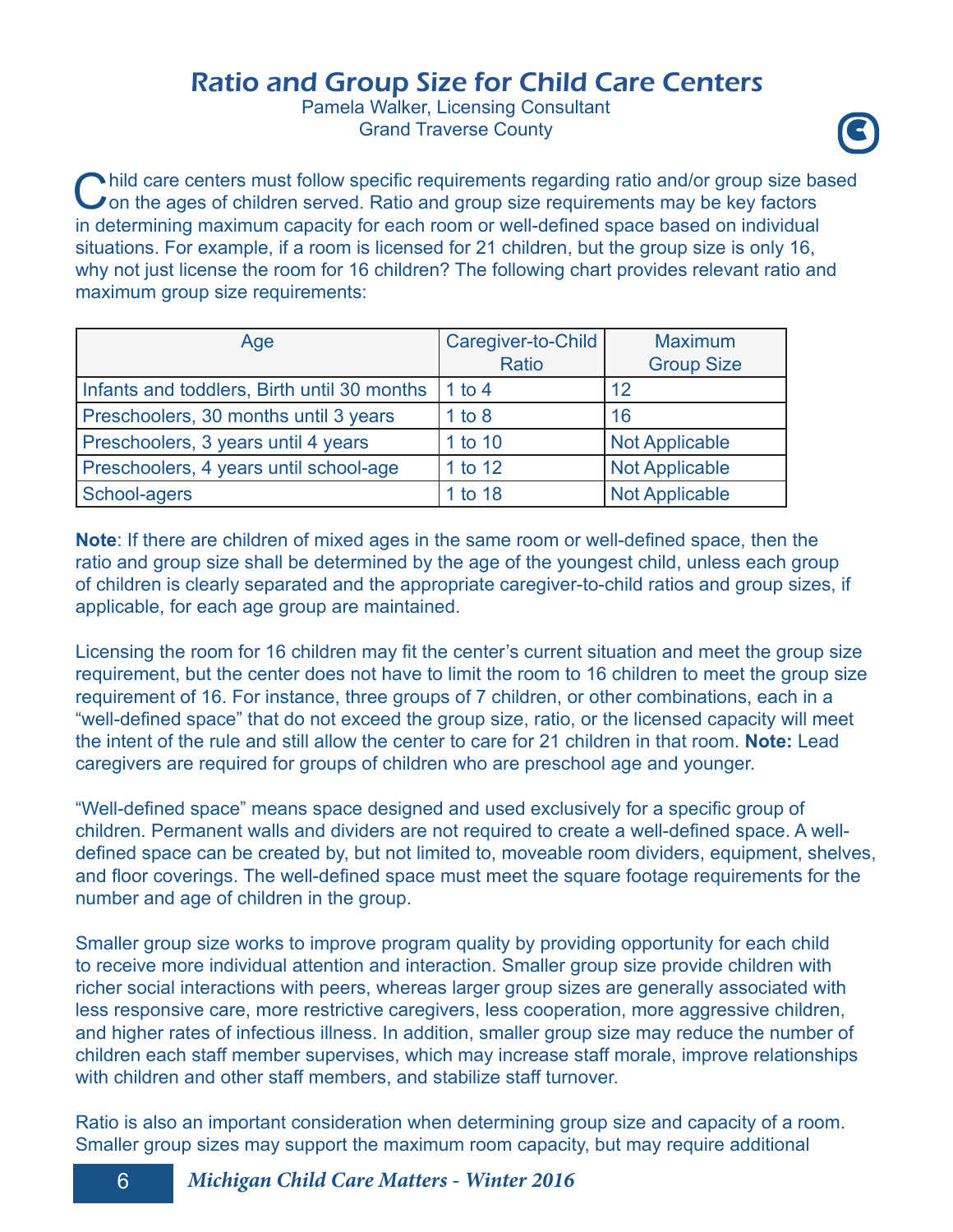caregivers to ensure ratio requirements are met. Low caregiver-to-child ratios are ideal and allow for more frequent one to one interaction, increased positive caregiver-child interaction, improved verbal caregiver-child interaction, and continuity of care, but may not be a viable option for some program budgets. It is important to note that volunteers may be counted in the caregiver-to child ratios if they meet the definition of a caregiver.

Although child care centers must follow ratio and group size requirements, there is flexibility in meeting those requirements. Smaller group sizes and lower caregiver-to-child ratios create opportunity for improved quality of care and staff retention. By taking the time to evaluate your center's group sizes, caregiver-to-child ratios, maximum room capacities, and the possibilities of well-defined space, you may discover more than just room for additional children.  $\triangleleft$ 

#### Background Checks, from page 5

No later than September 30, 2017, Michigan will be required to fingerprint all licensees, adult household members, child care staff members (in homes and centers), and volunteers if the volunteers have unsupervised contact with children. This will also include re-fingerprinting of current licensees, licensee designees and program directors, as the current fingerprinting process does not meet the new federal requirements.

Additionally, the CCDF block grant contains a list of crimes for which an individual would receive a permanent exclusion for participation in the child care workforce. These crimes include: **felony convictions** for murder, child abuse or neglect, crimes against children, spousal abuse, crimes involving rape or sexual assault, kidnapping, arson, and physical assault. Any individuals with convictions for these offenses would not be eligible to work or reside in a licensed child care facility or obtain a license. In addition, individuals previously licensed or approved to live or work in a child care facility with one of these felony convictions cannot not be "grandfathered" in.

#### **Q. What does this mean for me?**

A. No doubt all licensees will be impacted by these changes, whether it is through the costs associated with the new fingerprinting requirements or an exclusionary finding for a household member or child care staff member. The department is fully aware that many of these changes will be difficult for providers and may cause disruption in services for children and families. However, the state must come into compliance with the federal requirements. In addition, individuals will be provided the opportunity to voice their concerns with their state or federal representatives and through the public comment period required when licensing rules are changed. See *From the Division Director* on page 1 for the links to the bills implementing these changes.

The new fingerprinting legislation will also require the department to develop a new database to process and store the background check information. Therefore, no fingerprints completed prior to the implementation of this new database will meet federal requirements.

To obtain additional information on pending changes, you can subscribe to the department's Listserv at www.michigan.gov/michildcare > Stay Connected (on the right) > Sign up for emails from Child Care Licensing.  $\triangle$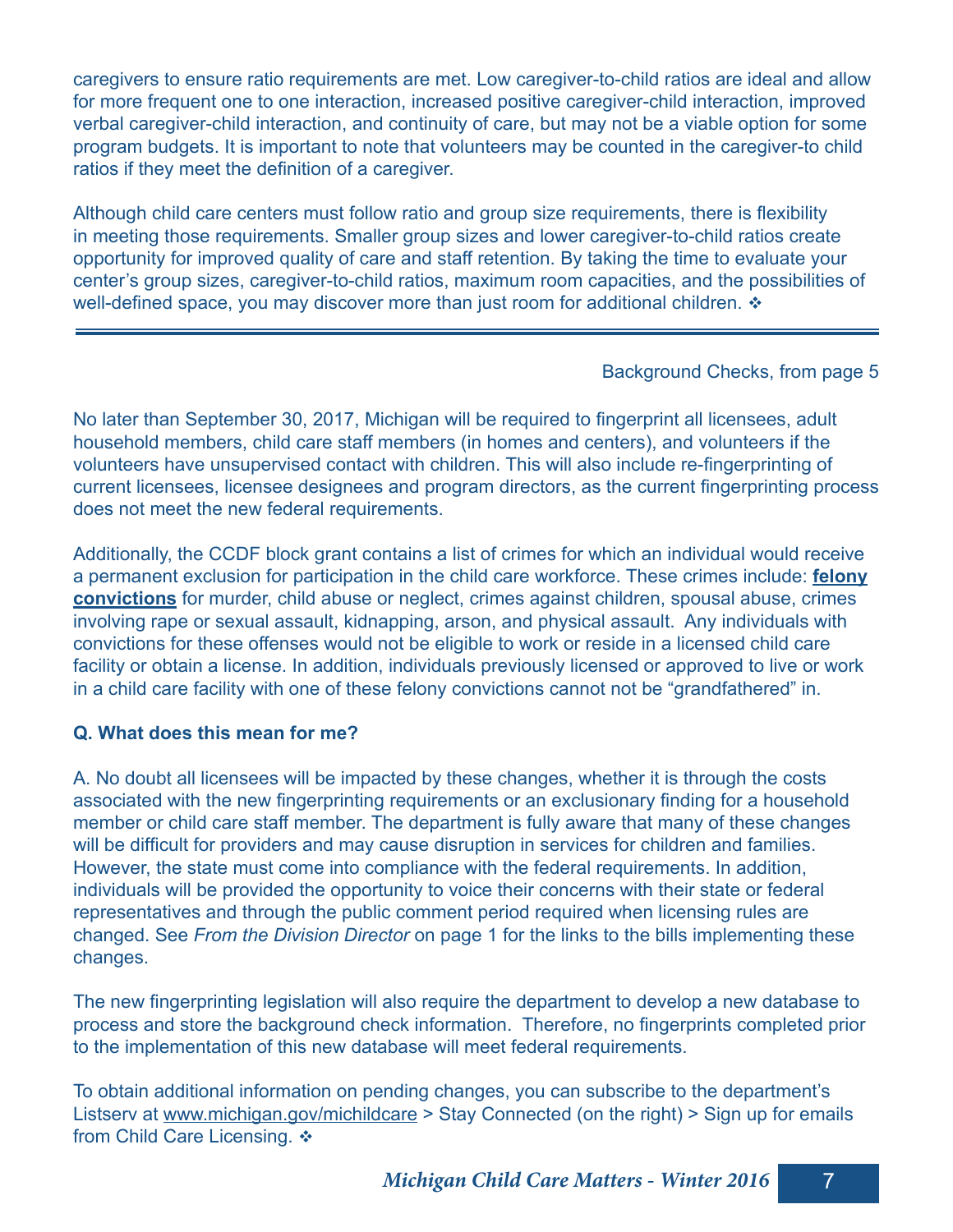## Playground Safety Inspections

Jackie Sharkey, Area Manager Oakland County **<sup>C</sup>**

In child care centers, all equipment present<br>on a center playground must comply with n child care centers, all equipment present the Consumer Product Safety Commission's (CPSC) Handbook for Public Playground Safety. When obtaining a playground inspection, centers must use Certified Playground Safety Inspectors (CPSIs) approved by the department. A list of CPSIs approved by the department can be found on

the department's website at www.michigan.gov/michildcare.

#### *Centers Licensed after January 1, 2014 or When Equipment is Altered or Installed after a Playground Inspection for All Centers*

Centers licensed after January

1, 2014 are required to obtain documentation of compliance with the CPSC's 2010 Edition of the Handbook for Public Playground Safety for all playground equipment, including equipment for children under age 2. Compliance is verified by at least one of the following:

- A written statement or certificate from the equipment manufacturer **and**  installer stating that the equipment was manufactured and installed in compliance with the CPSC's 2010 Edition of the Handbook for Public Playground Safety. Note: The installer must be a CPSI but does not have to be on the list of CPSIs approved by the department.
- An inspection report, including the Playground Inspection Certification Summary (BCAL-5047), from a CPSI (on the list of CPSIs approved by the department) documenting compliance with the CPSC's 2010 Edition of the Handbook for Public Playground Safety. Note: All equipment present on the playground must be documented on the BCAL-5047, even if not inspected.

• A written statement from the licensee that the equipment will not be used if verification of compliance with the CPSC's 2010 Edition of the Handbook for Public Playground Safety cannot be obtained.

**Note:** Inspections cannot be finalized when the ground is frozen. If a playground inspection is initiated when the ground is frozen, a follow-

> up inspection must occur after the ground thaws to assess the safety of surfacing.

#### *Centers Licensed Prior to January 2, 2014*

Centers licensed prior to January 2, 2014 were required to obtain documentation of compliance with

the CPSC's 1997 Edition of the Handbook for Public Playground Safety for equipment for children age 2 and older. Compliance was verified by at least one of the following:

- A written statement or certificate from the equipment manufacturer and installer stating that the equipment was manufactured and installed in compliance with the CPSC's 1997 Edition of the Handbook for Public Playground Safety.
- An inspection report, including the Playground Inspection Certification Summary (BCAL-5047), from a CPSI (on the list of CPSIs approved by the department) documenting compliance with the CPSC's 1997 Edition of the Handbook for Public Playground Safety.
- A written statement from the licensee that the equipment will not be used if verification of compliance with the CPSC's 1997 Edition of the Handbook for Public Playground Safety cannot be obtained.

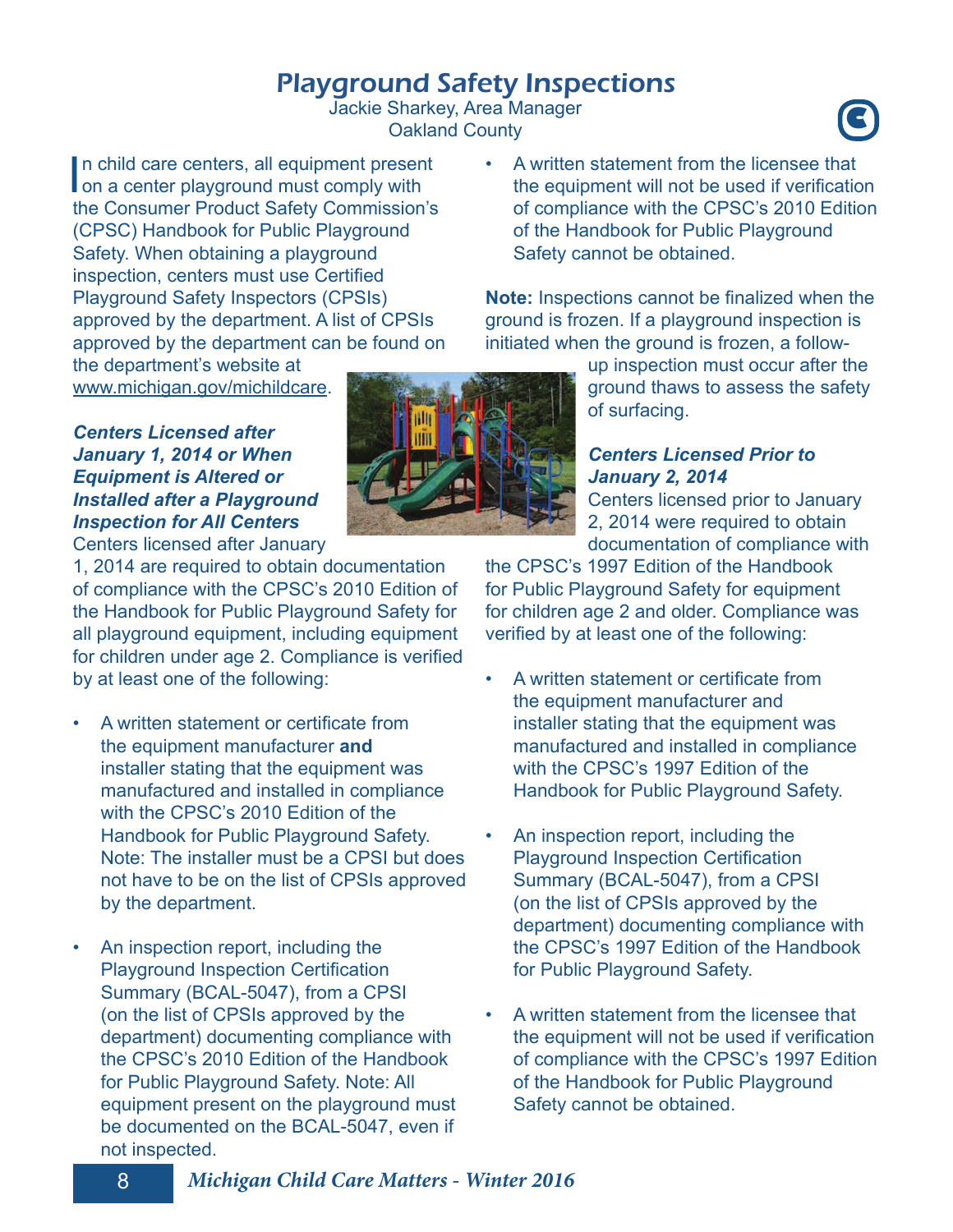Centers licensed prior to January 2, 2014 do not need any additional documentation of compliance with this rule unless equipment is added.

#### *Playground Equipment for Children under the Age of 2*

Because equipment manufactured for and used by children under the age of 2 was not addressed in CPSC's 1997 Edition of the Handbook for Public Playground Safety, centers licensed prior to January 2, 2014 were not required to have this type of equipment inspected. Climbing equipment manufactured for and used by children under the age of 2 may be residential climbing equipment. This type of equipment is often made in one piece, is portable and can be used indoors or outdoors.

Centers licensed prior to January 2, 2014 can continue to use any residential climbing equipment manufactured for and used by children under the age of 2 obtained prior to January 2, 2014 but cannot add residential climbing equipment for this age group.

**Note:** Centers can have residential nonclimbing equipment such as water tables, picnic tables, play houses (with no attached slides, elevated play surfaces, etc.), but this type of equipment must be kept out of the use zone for other playground equipment.

#### *Surfacing for All Centers*

All pieces of playground equipment must be surrounded by a shock-absorbing surface. This material may be either unitary or the loose-fill type as defined by the CPSC's Handbook for Public Playground Safety.

**Note:** Equipment that requires a child to be standing or sitting on the ground during play is not expected to follow the recommendations for shock-absorbing surfacing. Examples of such equipment are sandboxes, activity walls, play houses or any other equipment that has no elevated playing or climbing surface. If the

piece of equipment has an elevated playing or climbing surface, regardless of the height the playing/climbing surface is off the ground, it must meet the requirements of the CPSC's 2010 Edition of the Handbook for Public Playground Safety, which outlines the minimum required depths of loose-fill material needed based on material type and fall height.

**Exception:** Surfacing is not required under items on a natural playground.

#### *Playground Inspections for School-Age Programs Operating in School Buildings*

School-age programs operating in school buildings approved by the Michigan Department of Education are exempt from having to have a playground safety inspection, provided the licensee informs parents, in writing at the time of enrollment, if the center plans to use a public school's outdoor play area and equipment that does not comply with rule 400.8170(19).

If children who attend the school during the day use a school playground, it is reasonable to allow school-age children attending a before or after school child care program at the same location to use that same playground.

Informing the parents in writing assures that parents are aware that a school playground is not required to meet the same playground safety regulations that other licensed centers are required to meet.

The center must document how they have provided written notice to the parents.

If the center has a pre-school or younger age program, children preschool age and younger children cannot use the playground equipment unless it has been inspected and approved by a CPSI.  $\div$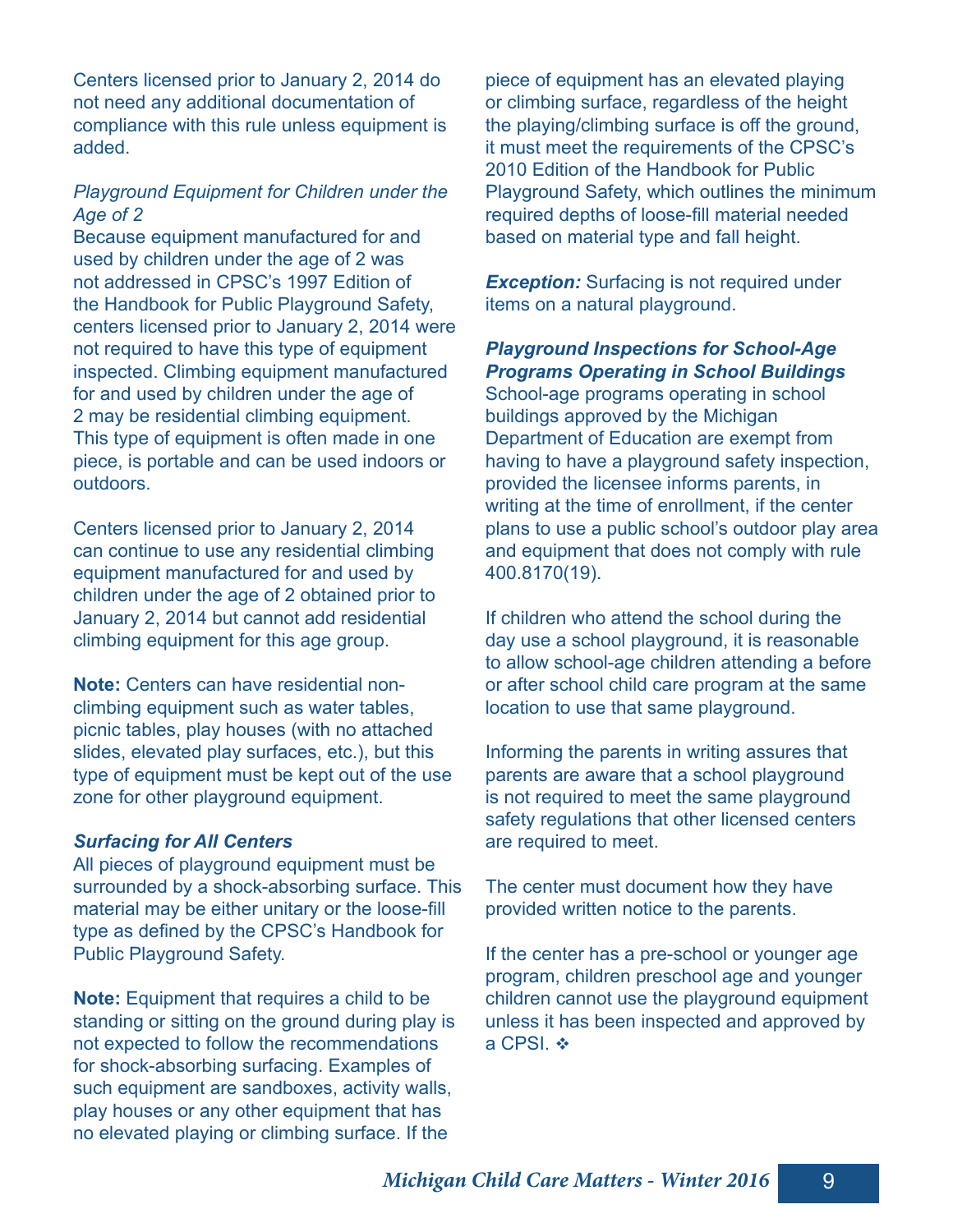## Safe Sleep, Napping and Supervision - Requirements for Infants

Erika Bigelow, Area Manager Ingham County **<sup>A</sup>**



#### **Q. What requirements do I need to follow for infant sleep?**

A. The caregiver is responsible for following all the following guidelines for infant safe sleep.

All infants, defined as birth through 12 months, have to be placed on their back to sleep and rest. If the infant can easily turn over from stomach to back and back to stomach, the infant must still initially be placed on his/her back but can be allowed to sleep in whatever position he/she prefers. If the infant cannot easily turn over from stomach to back and back to stomach and the infant is found sleeping on his/her back or side, the infant must be repositioned to his/her back.

Infants must sleep, or rest, alone in an approved crib or port-a-crib. Additionally, the crib must meet the following requirements:

- A firm, tight-fitting mattress.
- No loose, missing or broken hardware or slats.
- Not more than 2 3/8" between the slats.
- No corner posts over 1/16" high.
- No cutout designs in the headboard or footboard.
- A tightly fitted bottom sheet with no additional padding placed between the sheet and mattress.

The infant's head must remain uncovered during sleep and objects that could smother an infant cannot be placed in the crib, such as soft objects, bumper pads, stuffed toys, blankets, quilts, comforters, or pillows. Blankets cannot be draped over cribs or porta-cribs.

The safe sleep requirements assure for the safety and well-being of children. According to research, placing an infant to sleep on a soft mattress or other soft material can increase the risk of the infant dying from positional asphyxiation. Infants could die when their faces, noses and mouths are covered by soft bedding, soft objects and pillows. Additionally, crib posts present a potential for strangulation as the infant's clothes could become entangled. The gaps between the slats or between the mattress and crib side could also cause strangulation if they are too wide as the infant could become trapped between those gaps.



#### **Q. What if the parent tells me to place an infant on his/her stomach because the infant has a medical issue?**

A. If an infant has a health issue or special need that requires the infant sleep in position other than on his/her back, documentation from the infant's health care provider is required prior to allowing the infant to sleep in the alternative position. This includes when a device, such as a wedge is required to prop the crib mattress or the infant, needs to be used. The documentation must include specific sleeping instructions and time frames for how long the infant needs to sleep in this manner.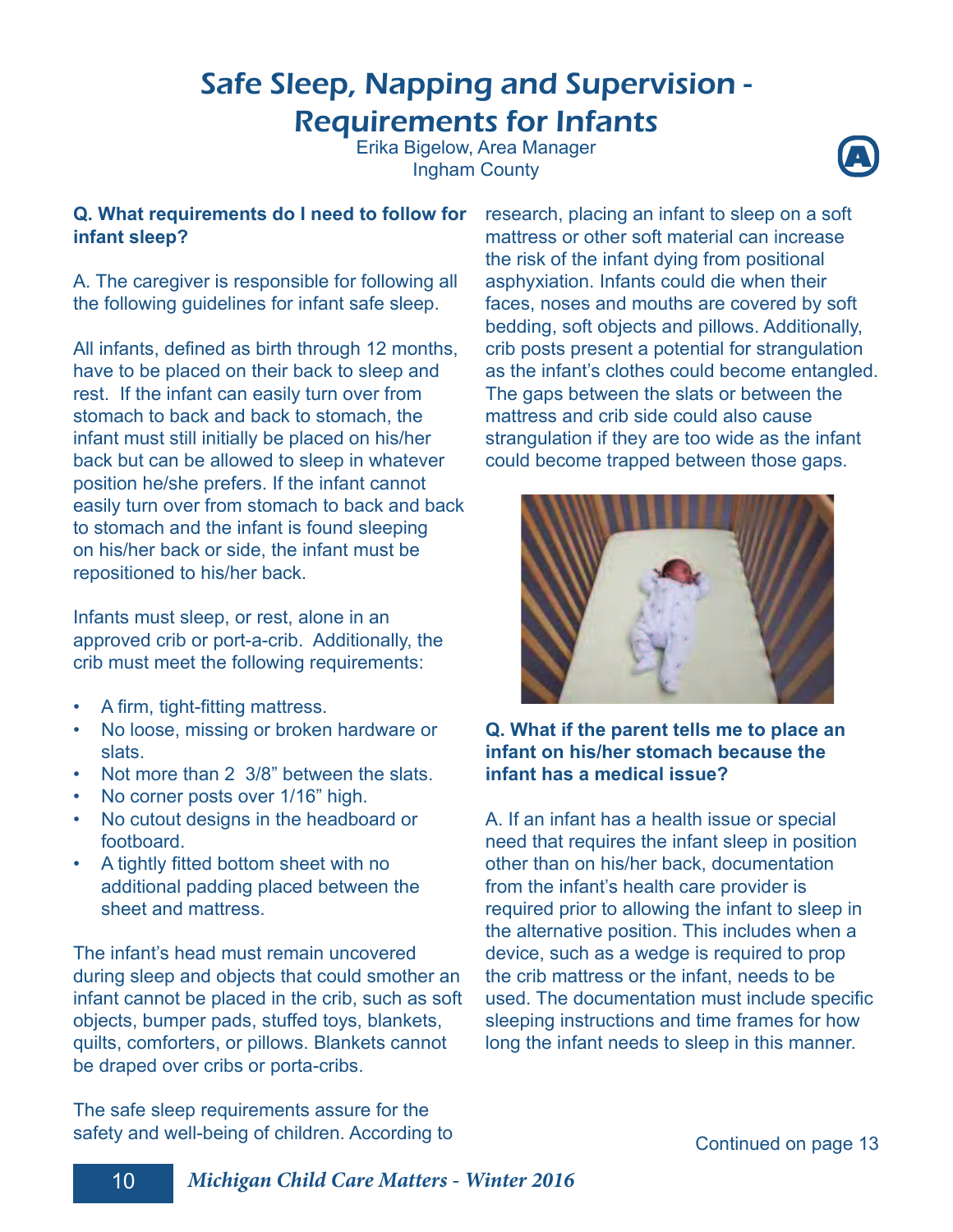## Fire Prevention in Child Care Homes and Centers

Thanh Biehl, Licensing Consultant **Livingston County** 



Fire prevention saves the lives of many you children and early childhood educators. **Tire prevention saves the lives of many young** According to the U.S. Fire Administration, approximately 325 fires occur in child care facilities each year. Fires are a leading cause of unintentional injury deaths among children in the United States. Young children, in particular those under 5 years old, have a 2.5 times higher risk of dying in a fire compared to any

other childhood age group. When it comes to fire prevention for children, a lot of the responsibility falls on caregivers to set the example. Fire safety in child care includes planning and preparing to reduce risk from fires. It requires practicing fire drills and educating caregivers and children about fire safety.

Here are some common questions child care providers ask regarding fire safety:

#### **Q. What items are considered combustibles in a heat plant or near furnaces and gasfi red water heaters?**

A. Combustible means materials will ignite and burn when subjected to a fire or excessive heat. Combustible materials and equipment include, but are not limited to, paper, cardboard, clothing, wood items, plastics, sleeping cots, and mattresses.

#### **Q. Why can't space heaters be used?**

A. A portable heating device is one that can be moved from wall to wall or room to room and must not be used when children are in care. Portable heating devices are prohibited in any part of the home or facility when children are in care, including directors' offices and non-child use areas.

Portable heating devices are a common cause of fires, burns and injuries. Portable or fixed space heaters, including wood stoves, were involved in 33% of home heating fires and 81% home heating deaths. Heating equipment is the second leading cause of home fires, fire deaths, and fire injuries.

#### **Q. How many years before a fire extinguisher should be replaced as opposed to recharging?**

When a rechargeable fire extinguisher shows a pressure gauge reading in the red, it must be recharged by a fire extinguisher service. If the extinguisher cannot be recharged, it must be replaced. It

should also be replaced if it is in poor condition, such as when there is physical damage, evidence of corrosion or leakage, or there is a cracked hose.

Rechargeable fire extinguishers have a projected service life of about 25–35 years.

#### **Q. After how many years should smoke detector units be replaced to ensure maximum performance?**

A. There are different types of smoke detectors. Knowing more about the type of smoke detector unit you have installed can help determine its average lifespan and battery replacement needs.

The 9 volt battery alarm is the most common smoke detector and requires replacement batteries annually. A standard battery-powered

Continued on page 16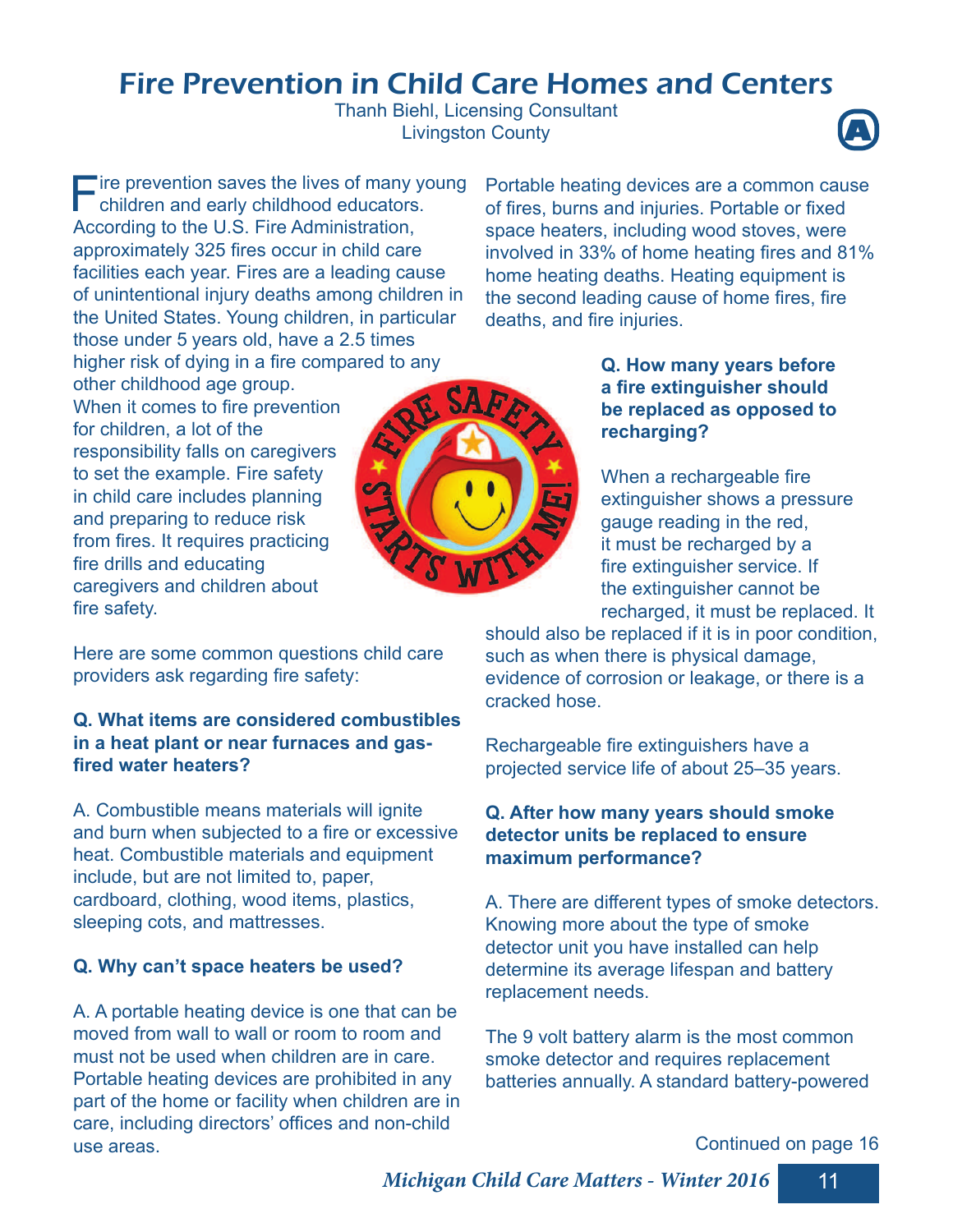## Miscellaneous Q & A

Jackie Sharkey, Area Manager **Oakland County** 

#### **Q. What needs to be posted in child care homes and centers?**

A. Items that are required to be posted in both family and group child care homes include the following:

- A conspicuously posted notice stating that smoking is prohibited on the premises during child care hours.
- The current certificate of registration or license.
- Written plans for the care of children for fire evacuation, tornado watches and warnings, serious accidents or injuries, and water emergencies (if applicable).
- The most current recall list (found on the last page of this newsletter).
- Window exit signs.

Items that are required to be posted in child care centers include the following:

- The current license, and if applicable, the letter extending the license beyond the expiration date.
- A copy of the current child care center administrative rules and a copy of any variances granted.
- A notice stating that the center requires a criminal history check on its employees and whether the center requires a criminal history check on its volunteers.
- Guidelines for hand washing posted in food preparation areas, in toilet rooms and by all hand washing sinks.
- Guidelines for diapering in diapering areas.
- Written procedures for the care of children and staff for fire, tornado, other natural or man-made disasters, and serious accidents/ illnesses/injuries.
- Emergency numbers, the center address and two main cross streets by each telephone.
- The most current recall list (found on the last page of this newsletter).
- Dated menus with substitutions noted the day they occur.
- Exit signs posted at all exterior exits.

#### **Q. When I have tasks to complete on my corrective action plan (CAP), what is the longest amount of time allowed for making the corrections?**

A. Some serious health and safety violations require immediate correction. All other violations must be corrected in a reasonable time frame agreed upon by the registrant/ licensee and approved by the licensing consultant.

A CAP is a written document prepared, signed and dated by the registrant/licensee which addresses:

- 1. How compliance with cited rule violations will be corrected.
- 2. Who is directly responsible for implementing the corrective action for each violation.
- 3. Specific time frames for each violation as to when the correction will be completed or implemented.
- 4. How continuing compliance will be maintained once compliance is achieved.

#### **Q. Can I have an adult who lives in my home be my emergency person?**

A. The caregiver is responsible and accountable for:

- Assuring that an individual is available and in close proximity to the child care home.
- Assuring that the individual is willing and able to assist in an emergency.
- Assuring that the individual has been notified of this arrangement.

• Typical daily routine.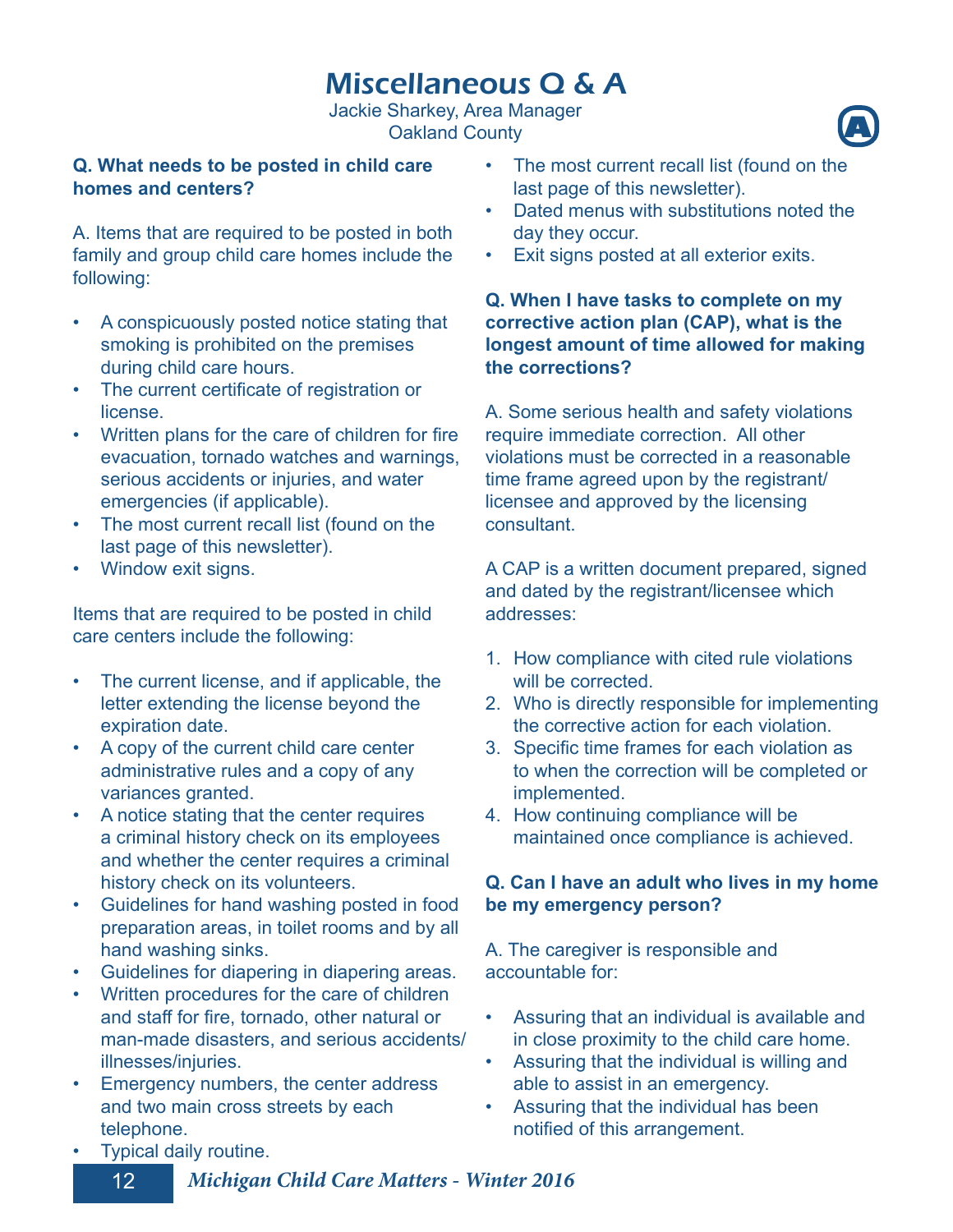- Assuring the emergency person is familiar with the daily operation of the child care, including the location of children's records.
- Training the emergency person to handle emergency situations that may arise in the child care home.

The rationale for requiring an emergency person to be available at all times during child care hours is that another adult in close geographic proximity, available to respond to and assist in an emergency situation, helps to assure for the safety and well-being of children and caregiving staff.

An adult in the child care home is a great choice given that the individual is right on site if an emergency should arise. The person must be available during all hours of operation and willing and able to assist.

**Note:** The responsible adult designated for emergencies must be used for emergencies only, not for routine medical or personal appointments, etc. unless the emergency person fulfills the requirements of an assistant caregiver.  $\triangle$ 

Safe Sleep, from page 10

#### **Q. I am so busy supervising other children in my child care, may I simply use a baby monitor to supervise the sleeping infants?**

A. Caregivers must maintain supervision and monitor infant's breathing and sleep position, bedding and look for signs of distress. Using only a baby monitor or video surveillance equipment to supervise an infant is not permitted. Monitoring must be continual and must include visual observation of the infants. The caregiver must stand close enough to the sleeping infant to observe the child's breathing patterns, sleep position and any sign of distress.

#### **Q. Is there any time I could allow an infant to sleep in a car seat? What if the parent gives permission for the infant to sleep in a car seat?**

A. Children under 24 months are not allowed to sleep in or on any of the following: infant car seats, infant seats, infant swings, bassinets, highchairs, waterbeds, adult beds, soft mattresses, sofas, beanbags, or other soft surfaces. If children fall asleep in or on any of the above spaces, or arrive at the facility asleep in a car seat, they must be moved to a crib or porta-crib.

Lastly, even if the parent gives permission for the infant to sleep in a car seat, the caregiver must not allow it. The only exception to this rule is if an infant has a health issue or special need that requires the infant sleep in position other than on his/her back. Documentation from the infant's health care provider is required prior to allowing the infant to sleep in the alternative position. This includes when a device, such as a wedge is required to prop the crib mattress or the infant, needs to be used. The documentation must include specific sleeping instructions and time frames for how long the infant needs to sleep in this manner.  $\triangleleft$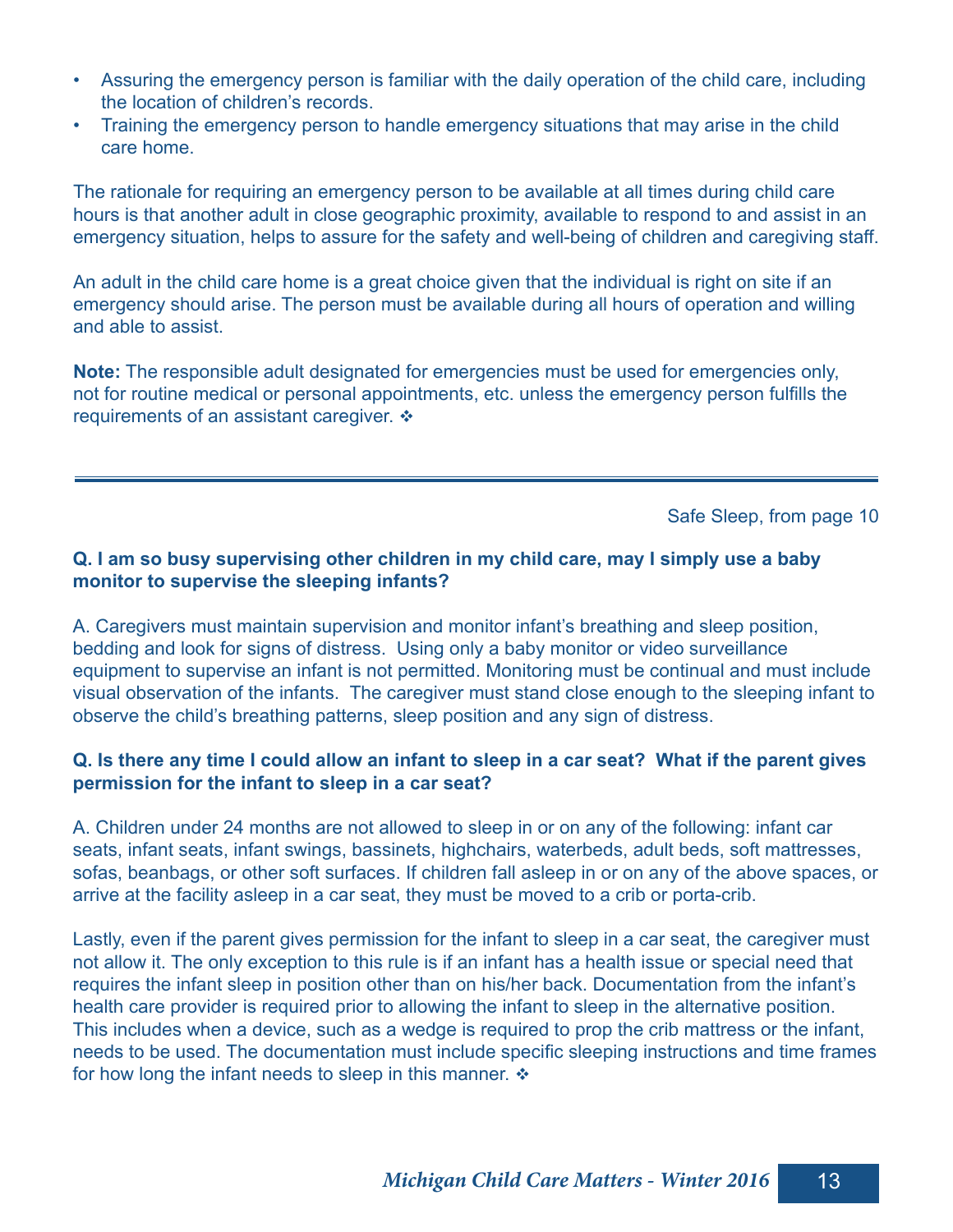## Changes to a License/Registration that Do Not Require a New Registration/License

Cynthia Jalynski, Licensing Consultant Oakland County **A**



Not all changes to an active license<br>
or registration require a new origin or registration require a new original application and fee. The changes include the following:

- 1. An additional person is added as registrant/ licensee on an existing registration/license.
- 2. An individual is removed from a registration/ license.
- 3. The registrant/licensee requests a change in the licensee type (e.g., sole proprietorship or individual to limited liability corporation).
- 4. A registrant/licensee requests to use a **Federal Identification Number or Social** Security Number or to change the Federal **Identification Number.**
- 5. For a Great Start Readiness Program (GSRP), the licensee changes from the local school district to the intermediate school district or the educational service district.

To make the changes listed above, the registrant/licensee must submit the following:

- 1. A written request indicating what information needs to be changed.
- 2. Child Care Application (BCAL-3970).
- 3. Supplemental Application Information Family/Group Child Care Homes (BCAL-3737) or Supplemental Information Child Care Center (BCAL-3601).
- 4. Licensing Clearance Request (BCAL-1326-CC) and the Livescan Fingerprint Background Check Request (RI-030) forms with documentation of electronic fingerprint clearance when adding an individual to the registration/license.
- 5. Documentation of the changes, such as documentation of the Federal Identification **Number**

**Note:** If the request is to remove someone from the registration/license, written documentation must be from the person remaining on the registration/license and the person being removed.

If an individual is being added to a home registration/license, the individual who was added must attend orientation. The individual will be added to the registration/license with the expectation that he/she will attend the next available orientation. Failure to attend would result in disciplinary action.

There are also some changes that only require a written request. These include:

- Change of facility name.
- Change of registrant/licensee name (e.g., registrant changes last name due to marriage, corporation changes name and there are no changes in ownership, board of directors, etc.).
- New status of a corporation (e.g., from profit to nonprofit).

Modifications to a registration/license that change the terms of a registration/license require submission of the Request for Modification of the Terms of the License/ Registration (BCAL- 5054) form. **Note:** For a school-age only program located in a school, use the Change of Use Space Request for School-Age Programs Located in Schools (BCAL-4342) instead of the BCAL-5054.

Modifications of the terms of the license include:

- Capacity.
- Ages served.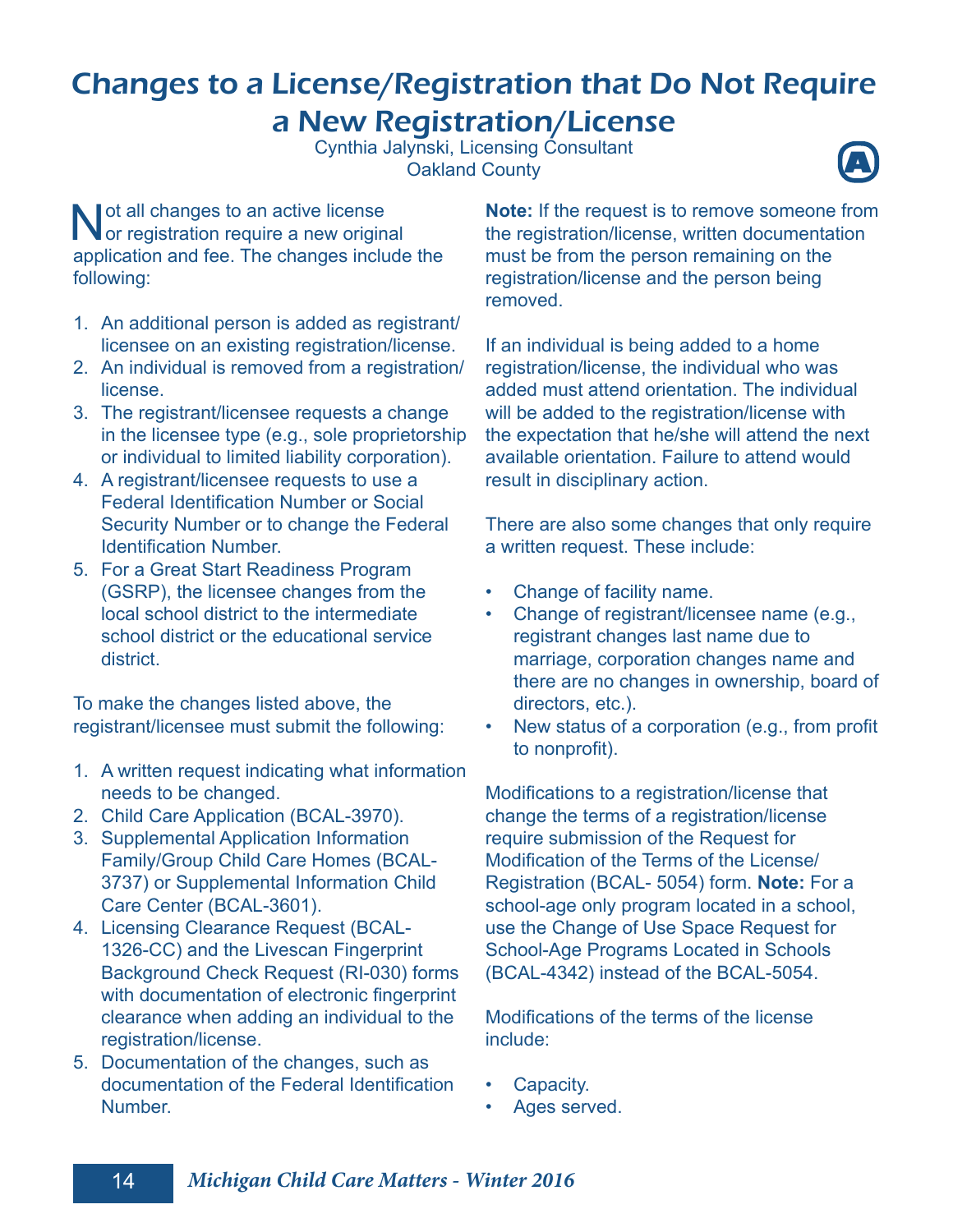- Program components, such as adding food service, stopping the provision of transportation, etc.
- Use space, including when a registration/licensee requests to use a previously unapproved area in the facility or make changes to a room or well-defined space that will result in a change in capacity of the room or well-defined space.

After you send the request form, your licensing consultant will let you know what, if any, inspections—such as fire, health, or lead—are needed. Operate within the current terms of your registration/license until changes have been approved and documented in the Addendum to the Original Licensing Study Report. If the change involves one that appears on the face of the license or certificate of registration, you will receive the updated document in the mail.

Remember, all centers, including schools, must notify their assigned consultant before beginning any renovations, remodeling or new construction to assess the need for a plan review, per R 400.8510(1).

You should always check with your consultant to be sure you are sending in the correct information for any changes that you would like to make to your license/registration.  $\cdot$ 

#### **Child Development and Care Program**

If you provide care for a child receiving child care assistance from the State, use these resources to help you through the billing and payment process.

#### *Central Reconciliation Unit (CRU)* – 866-990-3227, option 2

- Help all providers resolve PIN issues for billing.
- Help all providers with billing questions and payment issues.
- Conduct time and attendance reviews.
- Help with the use of the I Billing system.
- Assist with returned warrants.
- Resolve issues with FEIN/SSN and other changes for licensed/registered providers.
- Occasionally act as a liaison to the local DHHS office to help get questions answered about eligibility/authorization issues.

**Provider Enrollment Unit (PEU)** – 866-990-3227, option 5 for criminal history reviews for all provider types

• Do monthly match review of criminal histories associated with all registered/licensed providers receiving subsidy.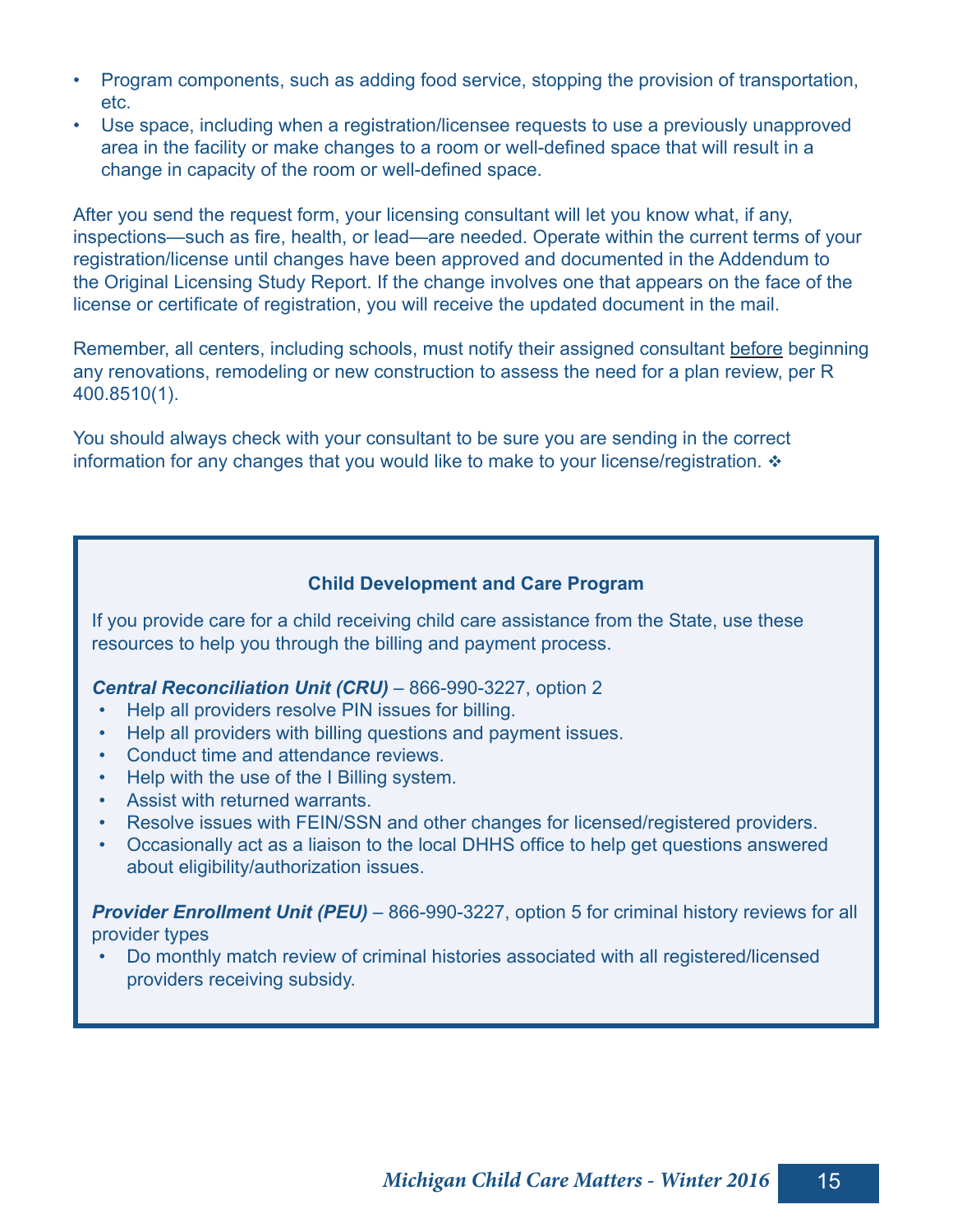smoke alarm should likewise be completely replaced at 8- to 10-year intervals.

Smoke detectors powered by lithium or long-life batteries are designed to last up to 10 years. Do not attempt to replace the battery in a lithium-powered smoke alarm; replace the entire unit. Use the manufacturer's guidelines on your particular model to determine how often the unit should be replaced.

The National Fire Protection Association recommends replacing a hard-wired smoke detector when it's 10 years old. The unit's backup battery should be replaced every year. And even if a smoke detector hasn't reached the 10-year mark, replace it if it chirps after replacing the battery. Experts recommend replacing all connected smoke alarms at the same time, even if some are working. ❖

Licensing has developed tests based on the content of this newsletter. You can receive up to one clock hour of annual training for reading three newsletters and passing the associated tests each calendar year. Each article will include a symbol in the title of the article to identify the content as appropriate for center child care providers, home child care providers or all child care providers. For more information on how to access these tests, go to www.michigan.gov/mccmatters.



Article is appropriate for **all** child care providers.



Article is appropriate for **center** child care providers.



Article is appropriate for **home** child care providers.